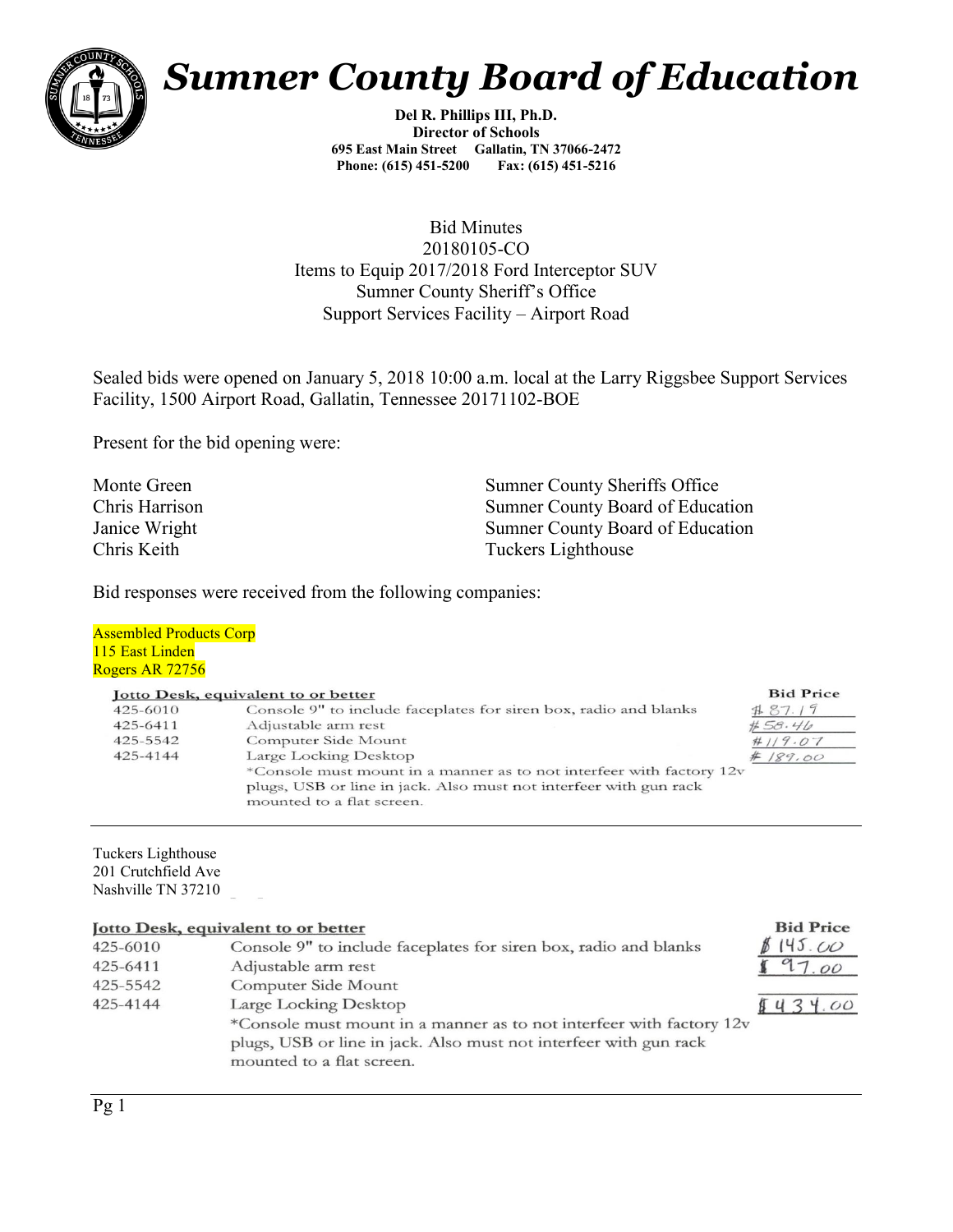#### *Ultra-Bright Lightz LLC 181 East Industry Court Suite E Deer Park, NY 11729*

| Jotto Desk, equivalent to or better |                                                                                                                                                                        | <b>Bid Price</b> |
|-------------------------------------|------------------------------------------------------------------------------------------------------------------------------------------------------------------------|------------------|
| 425-6010                            | Console 9" to include faceplates for siren box, radio and blanks                                                                                                       |                  |
| 425-6411                            | Adjustable arm rest                                                                                                                                                    |                  |
| 425-5542                            | Computer Side Mount                                                                                                                                                    |                  |
| 425-4144                            | Large Locking Desktop                                                                                                                                                  |                  |
|                                     | *Console must mount in a manner as to not interfeer with factory 12v<br>plugs, USB or line in jack. Also must not interfeer with gun rack<br>mounted to a flat screen. |                  |

## *No Bid Received on these items*

#### *Assembled Products Corp 115 East Linden Rogers AR 72756*

#### Patriot, equivalent to or better

| 475-2010 | Dual ZRT AR/870 to include unlock button | #275.00 |
|----------|------------------------------------------|---------|
| 475-2015 | Single ZRT to include unlock button      | #212.50 |

## *Tuckers Lighthouse*

*201 Crutchfield Ave Nashville TN 37210*

#### Patriot, equivalent to or better

| 475-2010 | Dual ZRT AR/870 to include unlock button | 421.06  |
|----------|------------------------------------------|---------|
| 475-2015 | Single ZRT to include unlock button      | 8325.00 |

#### *Ultra-Bright Lightz LLC 181 East Industry Court Suite E Deer Park, NY 11729*

#### Patriot, equivalent to or better

| 475-2010 | Dual ZRT AR/870 to include unlock button |
|----------|------------------------------------------|
| 475-2015 | Single ZRT to include unlock button      |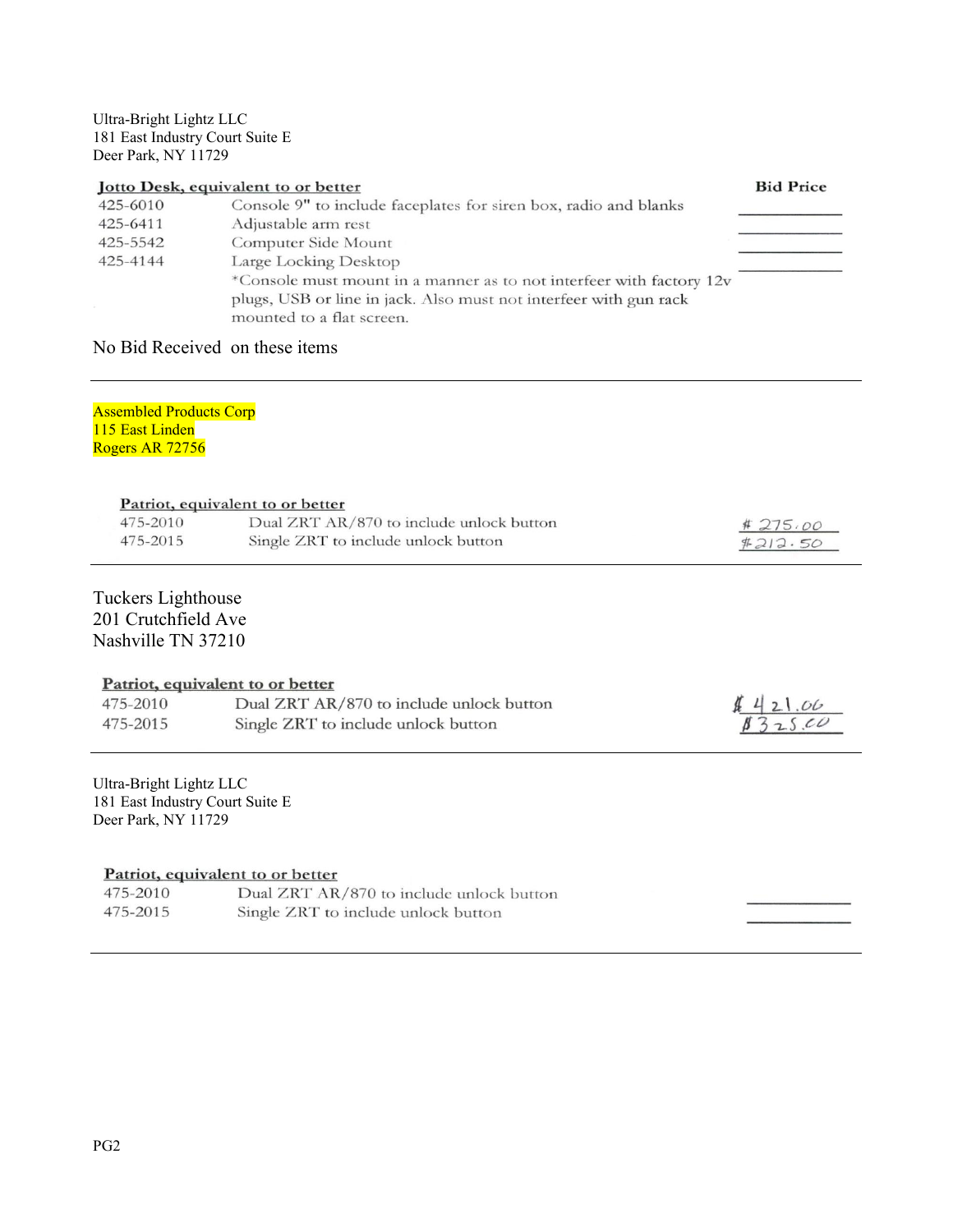

# *Sumner County Board of Education*

*Del R. Phillips III, Ph.D. Director of Schools 695 East Main Street Gallatin, TN 37066-2472 Phone: (615) 451-5200* 

*Assembled Products Corp 115 East Linden Rogers AR 72756*

#### Setina Jotto Desk, equivalent to or better

| 10S      | Front Screen with Bottom shield                     |             |
|----------|-----------------------------------------------------|-------------|
| 12 VS    | Rear Screen                                         |             |
| PB400    | Push Bumper                                         |             |
| 475-0978 | Flat Partition with High Security visibility window | #357.00     |
| 475-0998 | Lower Kick Plate                                    | \$1,00      |
| 475-1109 | Back Partition with wire upper (cargo barrier)      | #294.00     |
| 475-1095 | Pushbumper                                          | $\#333, 27$ |
|          |                                                     |             |

*Tuckers Lighthouse 201 Crutchfield Ave Nashville TN 37210*

#### Setina Jotto Desk, equivalent to or better

| 10S          | Front Screen with Bottom shield                     | 1473.00 |
|--------------|-----------------------------------------------------|---------|
| 12 VS        | Rear Screen                                         | 8284.00 |
| <b>PB400</b> | Push Bumper                                         | 8269.00 |
| 475-0978     | Flat Partition with High Security visibility window | 1534.00 |
| 475-0998     | Lower Kick Plate                                    | .00     |
| 475-1109     | Back Partition with wire upper (cargo barrier)      | 449.00  |
| 475-1095     | Pushbumper/ $GO$ $\Gamma h' \sim \sigma$            | 262.00  |
|              |                                                     |         |

## *Ultra-Bright Lightz LLC*

*181 East Industry Court Suite E Deer Park, NY 11729* 

### Setina Jotto Desk, equivalent to or better

| 10S          | Front Screen with Bottom shield                     |
|--------------|-----------------------------------------------------|
| 12 VS        | Rear Screen                                         |
| <b>PB400</b> | Push Bumper                                         |
| 475-0978     | Flat Partition with High Security visibility window |
| 475-0998     | Lower Kick Plate                                    |
| 475-1109     | Back Partition with wire upper (cargo barrier)      |
| 475-1095     | Pushbumper                                          |
|              |                                                     |